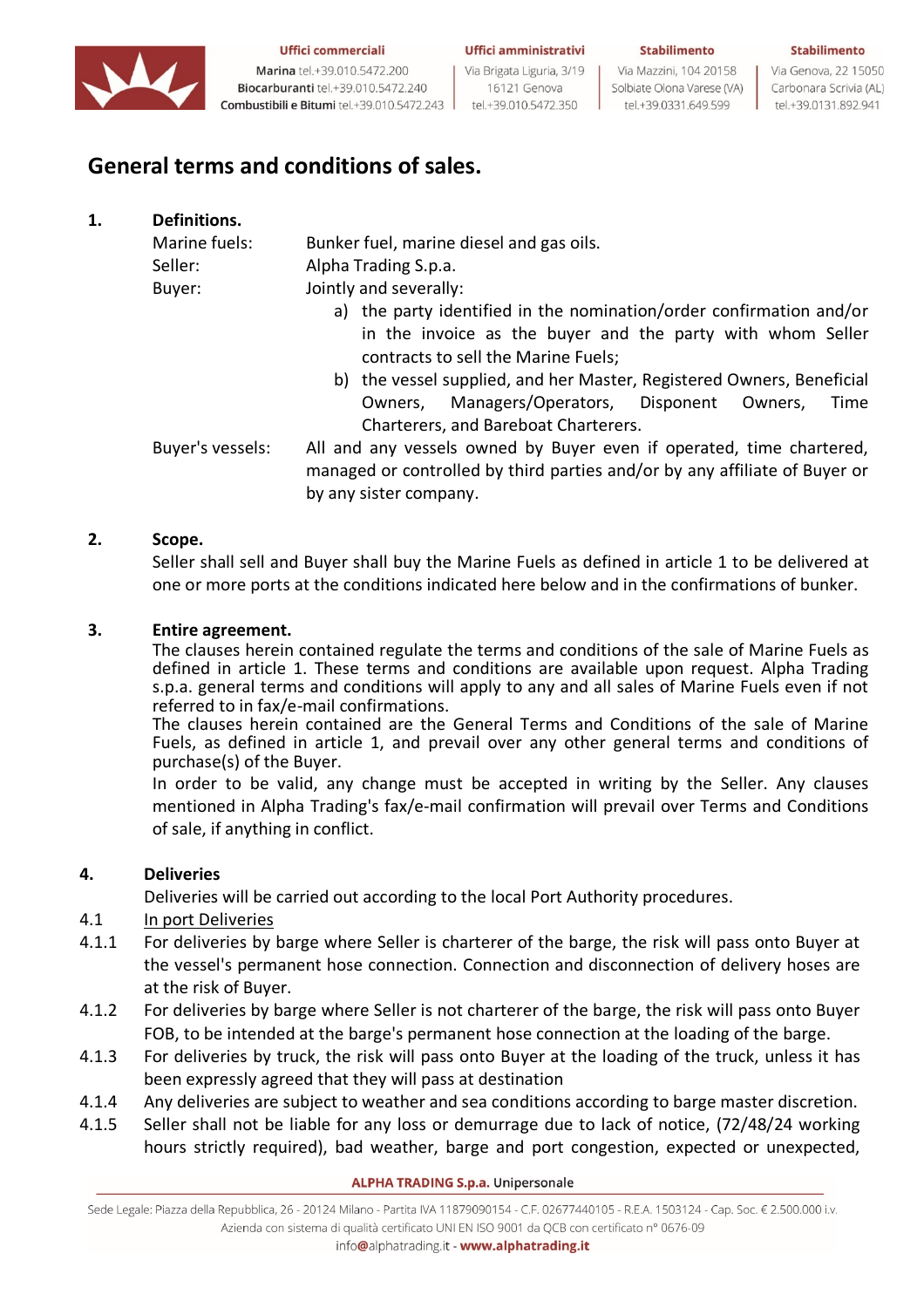



Marina tel.+39.010.5472.200 Biocarburanti tel.+39.010.5472.240 Combustibili e Bitumi tel.+39.010.5472.243

Uffici amministrativi Via Brigata Liguria, 3/19 16121 Genova

tel.+39.010.5472.350

Via Mazzini, 104 20158 Solbiate Olona Varese (VA) tel.+39.0331.649.599

**Stabilimento** 

Via Genova, 22 15050 Carbonara Scrivia (AL) tel.+39.0131.892.941

congestion of the terminal or lack of availability of barges.

4.1.6 If the vessel arrives out of working hours, all extra costs are for Buyer's account.

Working hours are the one indicated in the port regulations and, in the lack of such regulations, 8.00 am – 5.00 pm working days (monday/friday) Any overtime/extracharges/local charges are on buyer's account.

In case of delivery by rtw, any local charges (customs, fire-fighting, anti-pollution, customs authorizations and so on) are to be paid by owners through their local agents.

- 4.2 Off-shore deliveries
- 4.2.1 Delivery upon arrival or within the specified eta is never guaranteed.
- 4.2.2 Delivery to be on a best endeavour basis and on 'first come first served' basis.
- 4.2.3 Working vessels will be given preference over offshore supplies.
- 4.2.4 Passenger vessels will have the priority anyway.
- 4.2.5 Delivery is subject to weather and sea conditions, according to barge master discretion.
- 4.2.6 Seller cannot be held responsible for any delay which might occur to the vessel due to lack of notice (72/48/24 hours strictly required), bad weather, port and barge congestion, congestion of the terminal and any other reason as mentioned in this paragraph.
- 4.2.7 Seller cannot be held responsible for whatever delay within 48 hours as of actual vessel's arrival at the anchorage
- 4.2.8 In case of cancellation, suppliers reserve the right to apply cancellation fees at their own discretion.
- 4.2.9 Any extracharge, including the ones to bring the vessel inside port limit, to be on owner's account

# **5. Obligations of the parties.**

- 5.1 Buyer shall:
- 5.1.1 Procure a safe berth. All costs due to terminal or berth congestion shall be for Buyer's account.
- 5.1.2 Pay all costs and port expenses.
- 5.1.3 Ascertain and guarantee that vessel tanks are clean and cargoworthy under all respects.
- 5.1.4 Shall keep the delivered Marine Fuel segregated from any other fuel/bunker/gasoil/oil onboard the vessel. In no event shall the Seller be responsible in respect of any consequences might arise from any mixture/blending/commingling/contamination of the supplied Marine Fuel with any other product and/or for any problems due to the incompatibility between the products.
- 5.1.5 Communicate to Seller the day and the exact time of delivery of the bunker.
- 5.1.6 Notify to Seller timely ETA and communicate to Seller at least five working days prior to the ETA the exact quantity and quality of Marine Fuel to be delivered and the name of the ship agent in the port.
- 5.1.7 Give to Seller, at least 72 hours before the delivery date, notice of readiness to receive delivery or such earlier notice as may be required to enable Seller to make any necessary arrangements with, and secure any necessary permission of, Port Authorities prior to making delivery.
- 5.1.8 Take prompt delivery of the bunker and withdraw vessel from the terminal. Buyer to indemnify Seller of costs and expenses of barge demurrage or truck overtime due to its delay in taking delivery or in vacating berth.

### **ALPHA TRADING S.p.a. Unipersonale**

Sede Legale: Piazza della Repubblica, 26 - 20124 Milano - Partita IVA 11879090154 - C.F. 02677440105 - R.E.A. 1503124 - Cap. Soc. € 2.500.000 i.v. Azienda con sistema di qualità certificato UNI EN ISO 9001 da QCB con certificato nº 0676-09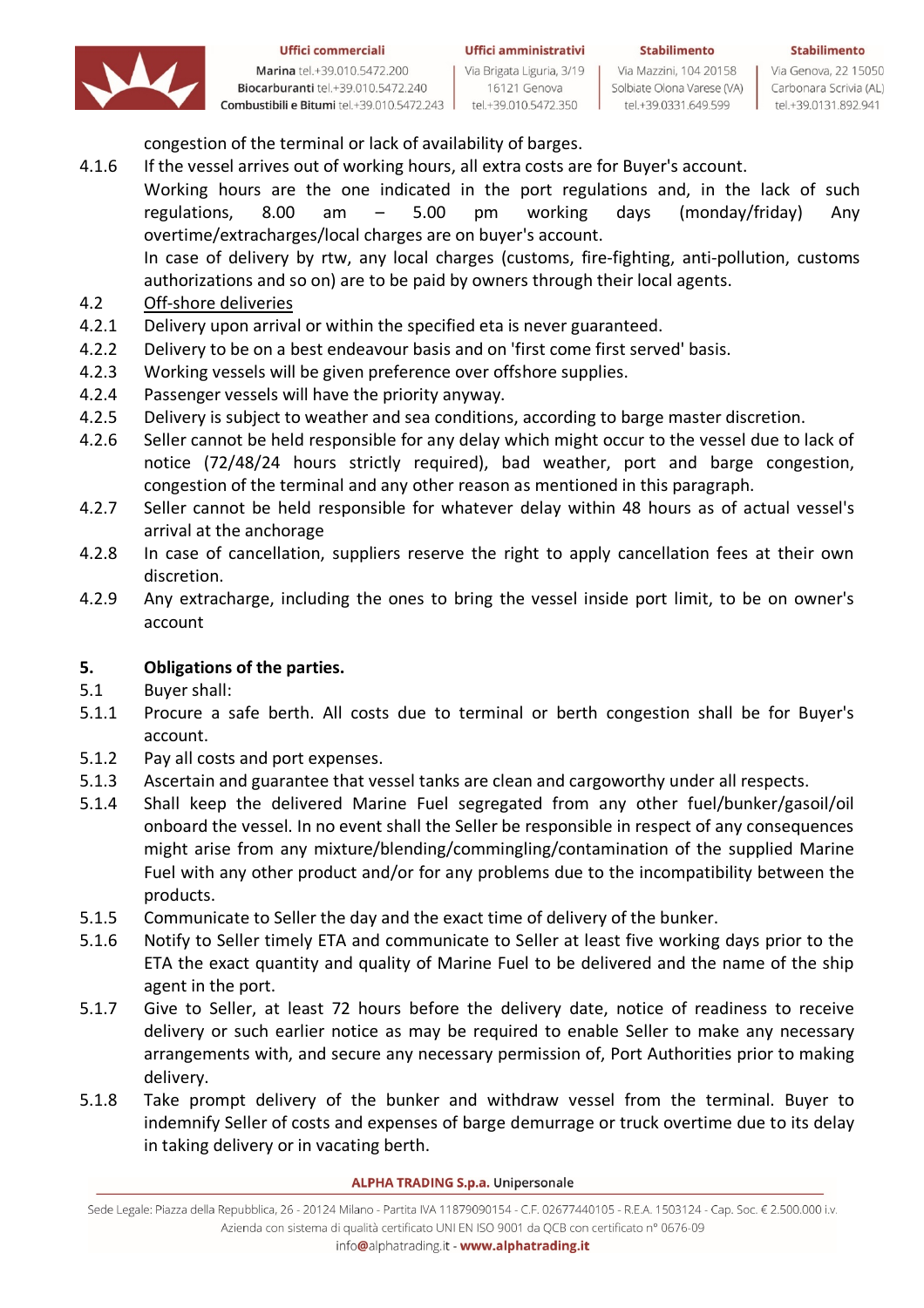



Marina tel.+39.010.5472.200 Biocarburanti tel.+39.010.5472.240 Combustibili e Bitumi tel.+39.010.5472.243

Uffici amministrativi Via Brigata Liguria, 3/19 16121 Genova tel.+39.010.5472.350

Via Mazzini, 104 20158 Solbiate Olona Varese (VA) tel.+39.0331.649.599

**Stabilimento** 

Via Genova, 22 15050 Carbonara Scrivia (AL) tel.+39.0131.892.941

- 5.1.9 Pay the price of bunker and the costs indicated in article 9.
- 5.2 Buyer to pay for all costs and reimburse to Seller all expenses and charges due to its unfulfillment of any of the obligations set forth in paragraph 5.1.
- 5.3 The failure of Buyer in giving any of the communications provided for in paragraphs 5.1.5, 5.1.6 and 5.1.7 shall free Seller of its obligation to deliver the Marine Fuel and shall make the order of bunker be deemed cancelled.
- 5.4 Should the vessel for any reason arrive later than 5 days after ETA has been notified to Seller, the latter to be freed of its obligation to deliver bunker. Buyer to reimburse to Seller all costs and expenses due to the late arrival of the vessel.
- 5.5 Buyer declares and guarantees that the product object of the requested supply is not intended for any illegal use, nor to provide services directly or indirectly in favour of public or private subjects affected by international sanctions, nor for any uses other than civil ones.
- 5.6 Seller shall:
- 5.6.1 Verify that the product to be delivered meets the requested specifications.
- 5.6.2 Deliver the bunker to Buyer timely.
- 5.6.3 Deliver to Buyer the quantity requested according to paragraph 6.1.1, being in any case binding the determination referred to in paragraph 6.1.3 or 6.1.4.
- 5.6.4 Issue formal invoice after bunker has been delivered.

# **6. Quantity**

- 6.1 Quantity determination
- 6.1.1 The quantity to be sold is the one indicated in Buyer's request communicated to Seller directly or through an agent/broker and confirmed by Seller to Buyer or to the agent/broker.
- 6.1.2 Should Buyer require a different quantity to be delivered after confirmation has been sent by Seller, Seller will make reasonable efforts to satisfy Buyer's request but with no obligation whatsoever to deliver the quantity exceeding what indicated in the confirmation of the order.
- 6.1.3 Quantity shall be the one determined by the gauge or meter of terminal or barge tank or according to barge's tanks calibration. Such determination shall be binding upon the parties, according to the barge ullage/soundings certificate. If this certificate is accepted by vessel's representative by signing and/or stamping it without any quantity remark, quantity claims will be rejected anyway. Any protest to be notified by the vessel to the barge by a separate letter, comments on BDR are not accepted.
- 6.1.4. Should bunker quantity be subject to determination by local custom authorities, it is understood that the quantity binding upon the parties shall be exclusively the one resulting from such determination, and afterwards indicated in the pertinent document delivered by the authority mentioned above.
- 6.1.5 Ship's tanks figures as well as Vps/Dnv/Fobas/Lintec findings are not accepted.
- 6.1.6 Quantity claims must be notified in writing within 7 (seven) days from the delivery date. Beyond this time limit claims will be rejected. Any vessel's remark on delivery documents ( bunker receipt / ullage report / customs certificate ) is not to be considered valid as notification of claims.
- 6.1.7 In case of quantity claim, customs certificates figures will be binding for all parties involved. If not available barge's ullage report is to be binding for both buyers and sellers.

# 6.2 Adjustments Seller shall make allowance, and the invoiced volume will be adjusted, for all water and non

**ALPHA TRADING S.p.a. Unipersonale**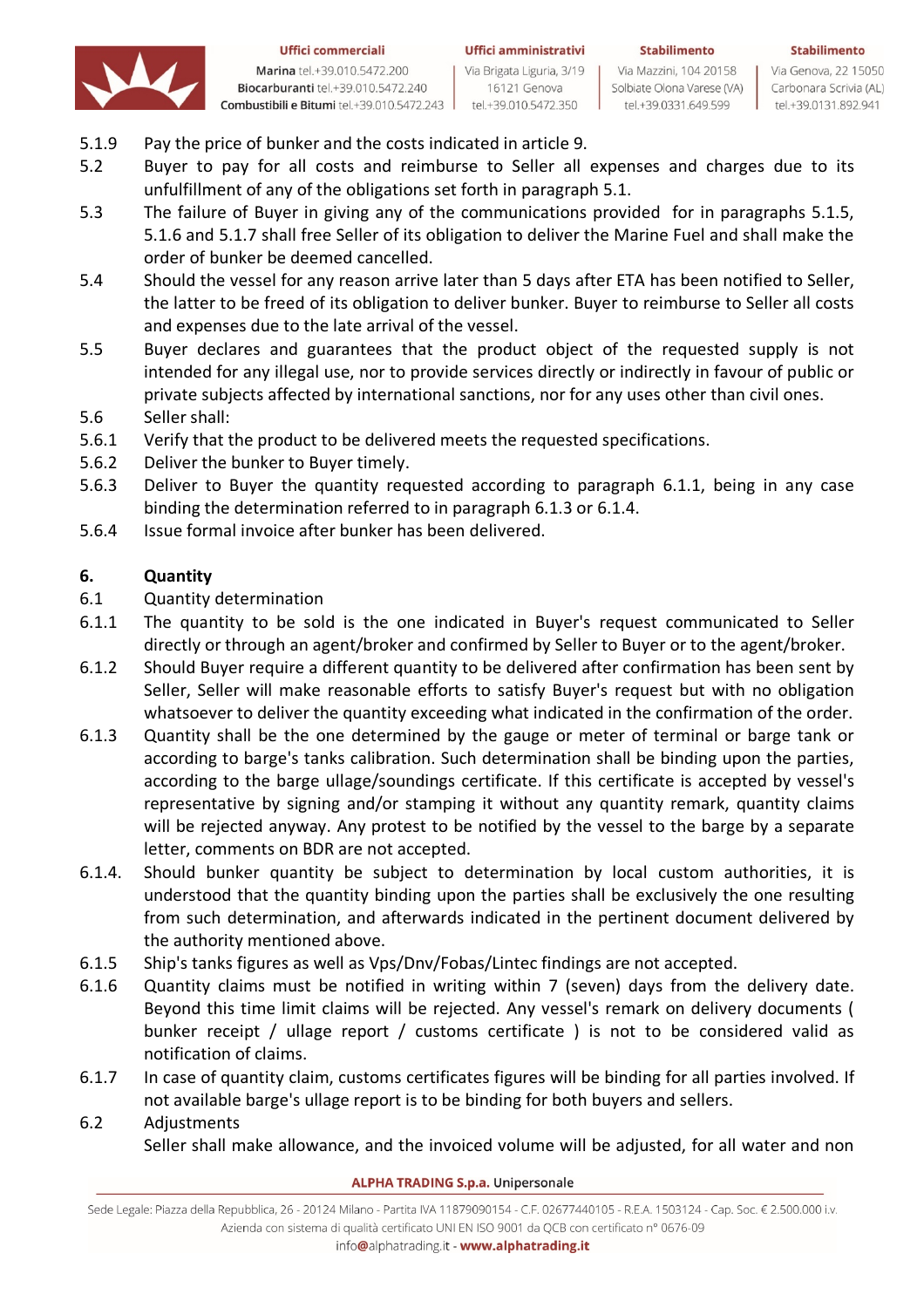

Marina tel.+39.010.5472.200 Biocarburanti tel.+39.010.5472.240 Combustibili e Bitumi tel.+39.010.5472.243

16121 Genova

tel.+39.010.5472.350

Via Mazzini, 104 20158 Solbiate Olona Varese (VA) tel.+39.0331.649.599

Via Genova, 22 15050 Carbonara Scrivia (AL) tel.+39.0131.892.941

**Stabilimento** 

petroleum sediments in excess of 1% in bunker fuel oil and intermediate bunker fuel oil.

# **7. Quality**

- 7.1 Quality shall be determined by the parties in the order confirmation.
- 7.2 Unless expressly agreed and confirmed in writing by the Seller, quality to be in accordance to ISO 8217-2005 specifications, class rmk 500 (ifo 500 ), rmg 380 (ifo 380), rme 180 (ifo 180-ifo 120), rmd 80 (ifo 80-ifo 60), rma 10 (ifo 30/40), dma (gasoil) and rmk 700.
- 7.3 Should the above quality not be available, Seller will advise Buyer and offer the grades and quantities available at that time without any liability whatsoever to Seller.
- 7.4 Four samples of the bunker to be delivered shall be taken, to be kept for one month: one for Seller, two for Buyer (1 Marpol), and one for the barging company. Marpol Annex VI sampling procedures not guaranteed for deliveries carried out by truck. Samples shall be taken by the barge crew from the barge's hose connection / manifold. No other sample shall be representative for the Seller, even if they are drawn at vsl's manifold and signed by barges' crew. All samples shall be sealed and signed by both parties.
- 7.5 Vps/Dnv/Fobas/Lintec samples/findings/analysis as well as ship's samples are not accepted/binding for the Supplier.
- 7.6 In case of quality claim, the parties will appoint an Independent Laboratory, where delivery took place, which will analyse the sample retained by the supplier only and whose ascertainments shall be final and binding upon the parties, unless Independent Laboratory's wilful misconduct is proven.
- 7.7 Analysis cost to be paid by the defaulting party.
- 7.8 Quality claims must be notified in writing within 7 (seven) days from the delivery date. Beyond this time limit claims will be rejected.

# **8. Prices**

Prices are fixed for maximum 7 (seven) days from the date of nomination and anyway for 3 days from the nominated day of delivery, after that period suppliers reserve the right to change them.

Prices shall be Seller's current prices at time and place of delivery as set forth in Seller's fax/mail of confirmation of bunkering.

# **9. Charges**

In addition to the prices of Marine Fuel, Buyer shall pay the following charges:

- current barge and/or lighterage charges, for any delivery by barge and/or by lighterage;
- current truck charges, for any delivery by truck;
- any mooring or unmooring charges, booms charges, agency fees or port dues which Seller may incur in connection with any vessel Marine Fuel is delivered to;
- fire-fighting, anti-pollution, any authorizations and any Customs charges;
- any duties and/or taxes incurred by Seller or for which Seller is accountable in respect of deliveries of Marine Fuel;
- any additional cost incurred by Seller in respect of payments for overtime.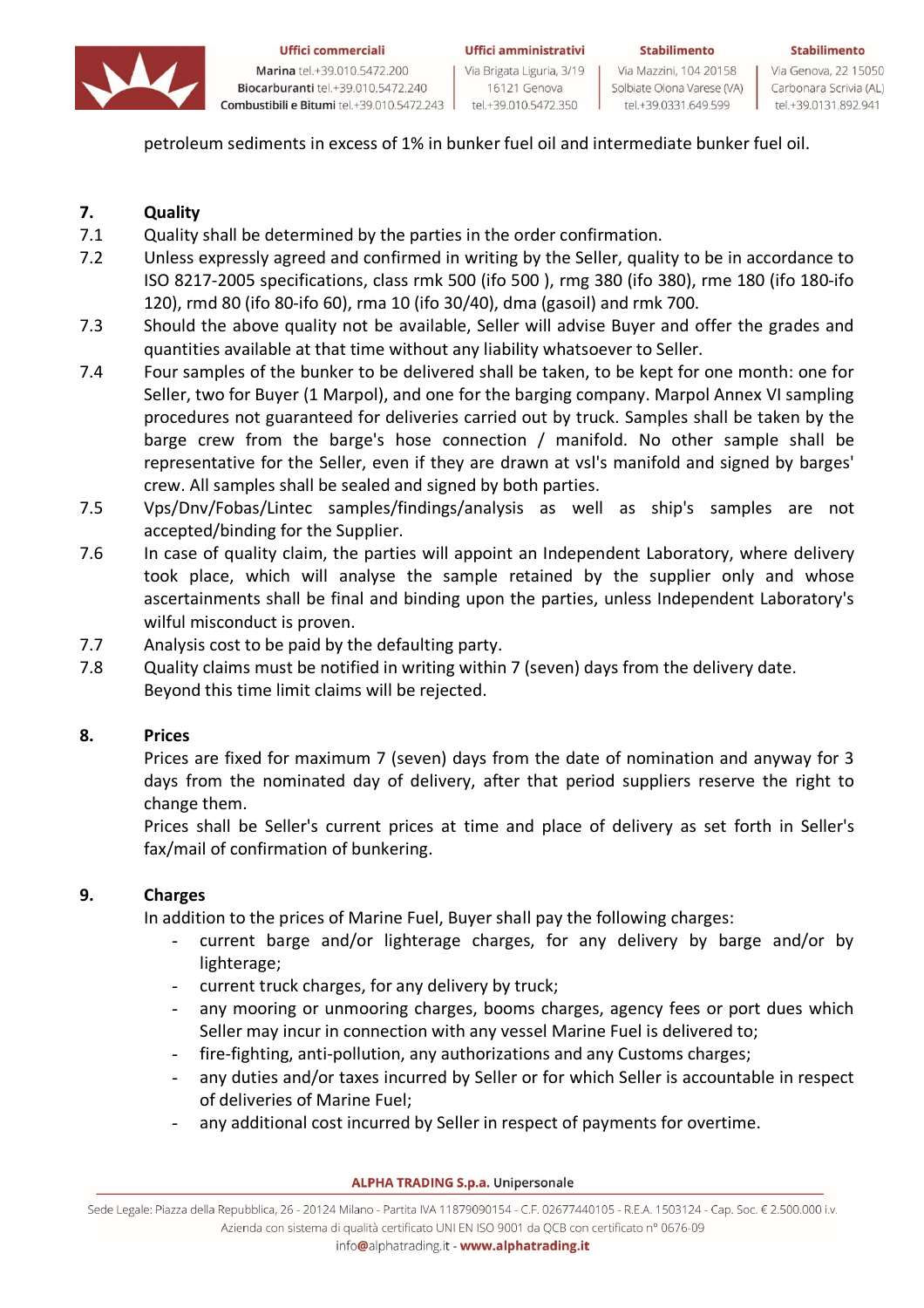

Marina tel.+39.010.5472.200 Biocarburanti tel.+39.010.5472.240 Combustibili e Bitumi tel.+39.010.5472.243 Uffici amministrativi Via Brigata Liguria, 3/19 16121 Genova

tel.+39.010.5472.350

**Stabilimento** 

Via Mazzini, 104 20158 Solbiate Olona Varese (VA) tel.+39.0331.649.599

Via Genova, 22 15050 Carbonara Scrivia (AL) tel.+39.0131.892.941

Stabilimento

# **10. Payment**

- 10.1 Payment to Seller for Marine Fuel delivered shall be made in US Dollars or, at the option of Seller, in Euro or other equivalent currency within 30 days after bunker has been delivered, unless a different period of time is indicated in the confirmation of bunker.
- 10.2 Should such payment be made in other currency than US Dollars, the amount to be paid shall be calculated referring to the Financial Times quotations of the opted currency selling rate on the London Exchange at the close of the business day previous to the date on which payment is affected by Buyer.
- 10.3 Payment to Seller shall be made to Seller's bank through telegraphic transfer of payment.
- 10.4 Should payment by Buyer not be made within the period of time referred to in paragraph 10.1 or within the different period of time indicated in the confirmation of bunker, Seller shall charge Buyer with default interests at the rate provided by sections 2 and 5 of the Italian law act no. 231 dd. 9.10.2002.
- 10.5 Payment shall be made in full, without off-set, counterclaim, deduction and/or discount, free of bank charges to the bank account indicated by the Seller on the respective invoice.

### **11. Taxes**

- 11.1 The amount of taxes, duties and any other governmental exaction, of whatever kind and however denominated (hereinafter called "taxes"), directly or indirectly applicable with respect to Marine Fuel or raw materials from which they are manufactured, shall be on Buyer's account.
- 11.2 Whenever any amount of taxes for the account of Buyer is collectable from any person other than Buyer, it shall be paid by Buyer on demand.

### **12. Indemnity**

Buyer shall hold Seller harmless from any and all consequences and/or responsibilities arising out of any and all uses of the product by Buyer after the product itself has been delivered.

### **13. Bunker usage**

Being in any case understood Seller's indemnity as referred to in paragraph 12, Buyer guarantees Marine Fuel supplied by Seller to Buyer shall not be used by the latter in any way other than for the bunkering requirements of Buyer's vessel.

### **14. General conditions**

- 14.1 Unless a fraudulent act or wilful misconduct by the Seller occurs, in any event that Seller is found responsible towards Buyer, Seller responsibility shall not exceed the amount of the price charged to Buyer for the supplied Marine Fuel.
- 14.2 The delivered goods represent not only a debt of the buyers towards the sellers, but also a debt of the receiving vessel towards the sellers.
- 14.3 Buyers warrant to have authority to bind the Registered Owners and that sellers may assert a lien against the receiving vessel for the price of the goods which were sold to Buyers and which are unpaid and overdue.
- 14.4 Any attempt to waive, negate or nullify this lien by endorsing delivery receipts will be of no effect or validity. Any letter or communication from the Seller purporting to waive a contractual or statutory lien will be of no effect or validity unless issued in writing after the

#### **ALPHA TRADING S.p.a. Unipersonale**

Sede Legale: Piazza della Repubblica, 26 - 20124 Milano - Partita IVA 11879090154 - C.F. 02677440105 - R.E.A. 1503124 - Cap. Soc. € 2.500.000 i.v. Azienda con sistema di qualità certificato UNI EN ISO 9001 da QCB con certificato nº 0676-09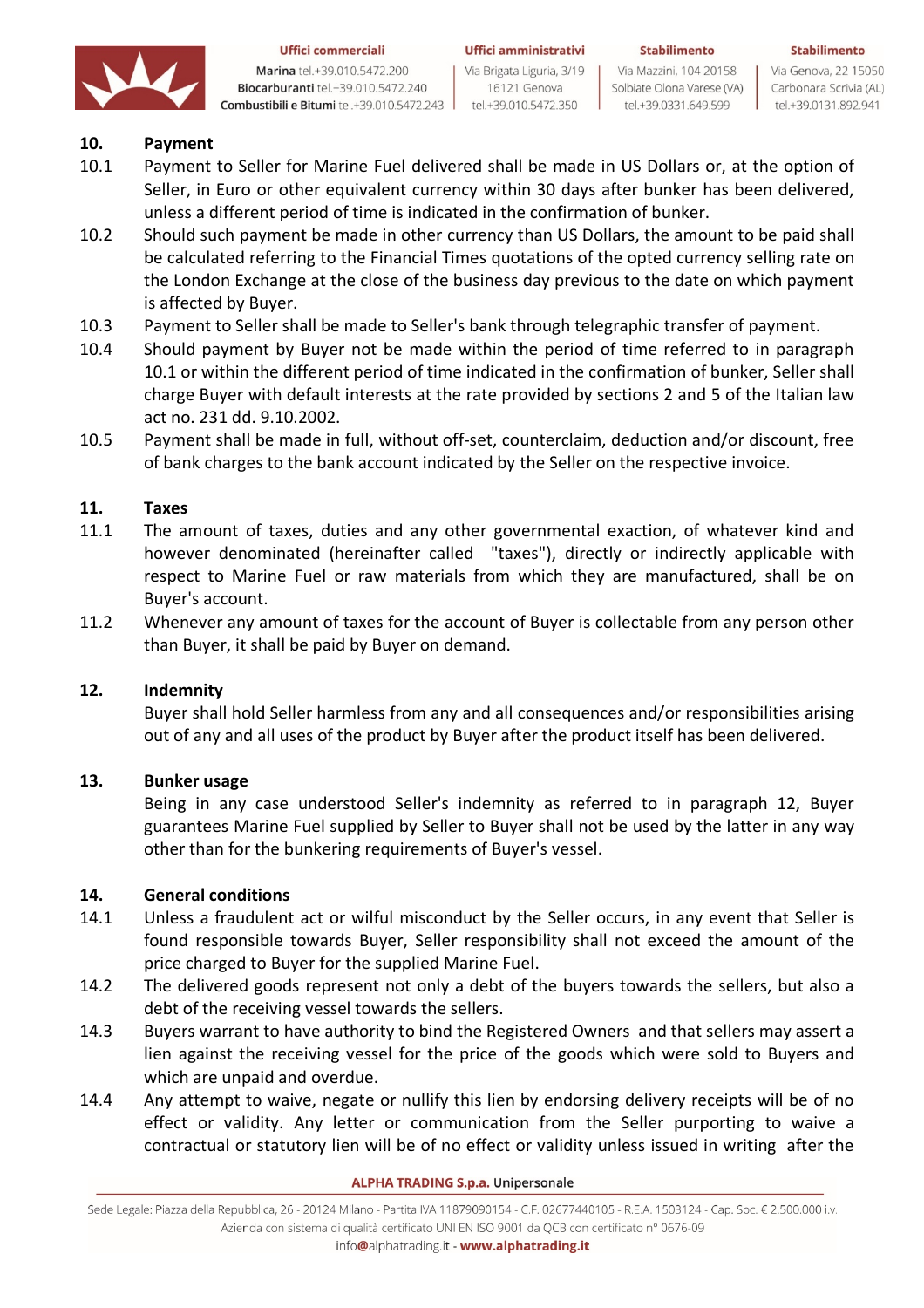

Marina tel.+39.010.5472.200 Biocarburanti tel.+39.010.5472.240 Combustibili e Bitumi tel.+39.010.5472.243

tel.+39.010.5472.350

Solbiate Olona Varese (VA)

tel.+39.0331.649.599

**Stabilimento** 

Via Genova, 22 15050 Carbonara Scrivia (AL) tel.+39.0131.892.941

execution of the supply and signed by the Seller's legal representative.

- 14.5 The owners and/or the managers of the vessel shall be responsible for the performance of all Buyers' obligations towards Sellers
- 14.6 If the delivery is contracted by an agent or manager of the Owners, or by the operator or charterer of the vessel, then such agent, manager, operator or charterer, as well as the owner shall be fully liable for the obligations of the Buyer, whether such owners are disclosed or undisclosed.
- 14.7 In any event the Seller will remain entitled to institute any action aimed to secure any outstanding claim he may have under this contract before any court the Seller may deem fit irrespective of whether or not such court has jurisdiction on the merits.
- 14.8 The title to / the ownership in the bunkers / products, will pass to the buyer only after the full price has been received by the seller. Until such time the buyer and/or person in possession of the bunkers / products delivered (e.g. the ship owner) shall hold the bunkers/products as a mere bailee.

# **15. Communications**

- 15.1 Commercial communications to be given to Seller under this agreement, except those addressed only to Seller's local agents and/or representatives, shall be addressed Alpha Trading s.p.a.
- 15.2 Should a different address be indicated in Seller's bunker confirmation, such communications shall be addressed to both the address indicated above and that referred to in paragraph 15.1.
- 15.3 Should the agreement be entered into by an agent and/or a broker of Buyer, then any commercial communication to be given to Buyer shall be addressed to such agent and/or broker, who is assumed to act as a representative of Buyer, at its own address as specified in the agreement, unless Buyer specifically requests to be made known of such communication, in which case the latter shall also be addressed to Buyer's registered office.
- 15.4 Commercial communication to be given under the provisions of this agreement shall be delivered or sent by registered or ordinary post or by wireless or cable or other telegraphic mean or by electronic data exchange.
- 15.5 All such communications shall be deemed given upon receipt.

# **16 Claims**

- 16.1 Any and all claims arising out or in connection with Marine Fuel supplied shall be null and void if not submitted in writing by Buyer to Seller within 7 days after Marine Fuel has been delivered.
- 16.2 Being understood the above, the claim shall be null and void if formal written request is not sent by Buyer to Seller indicating and describing the claim.

# **17 Force Majeure**

17.1 None of the parties shall be liable for breaches of its obligations due to cas fortuit or to force majeure, meaning such expressions any cause beyond the reasonable control of the parties themselves among which, by mere example, strike, whether involving the employees of Seller and/or Buyer or otherwise, shortage in sources of supply and/or in means of transport, exceptional weather conditions, closing or limitations of functioning of power plants and/or

#### **ALPHA TRADING S.p.a. Unipersonale**

Sede Legale: Piazza della Repubblica, 26 - 20124 Milano - Partita IVA 11879090154 - C.F. 02677440105 - R.E.A. 1503124 - Cap. Soc. € 2.500.000 i.v. Azienda con sistema di qualità certificato UNI EN ISO 9001 da QCB con certificato nº 0676-09